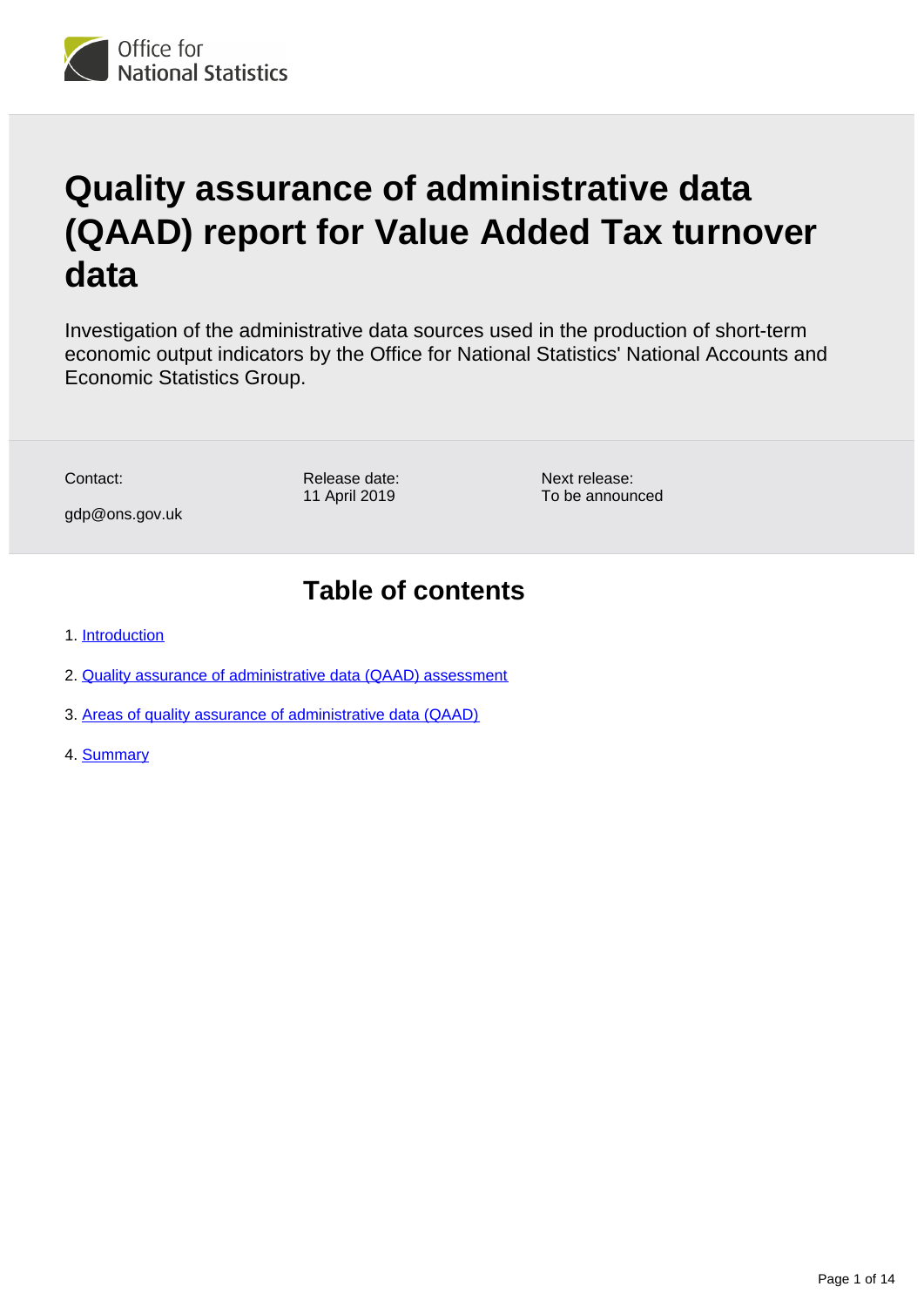## <span id="page-1-0"></span>**1 . Introduction**

## **1.1 Background**

The Office for National Statistics (ONS) uses a monthly delivery of Value Added Tax (VAT) turnover data from Her Majesty's Revenue and Customs (HMRC) to supplement Monthly Business Survey (MBS) and Monthly Survey of Construction Output data covering a wide range of industries. These data are used as a source of turnover in a range of economic statistics, including the calculation of the Index of Production, Index of Services, Index of Construction and the output measure of gross domestic product (GDP(O)) for the UK. We continue to investigate the use of VAT in other ONS economic statistics.

This report outlines the data process from initial collection through to the output of the release. It identifies potential risks in data quality and accuracy as well as details of how those risks are mitigated.

This report forms the latest in a series of quality assurance of administrative data (QAAD) reports produced by the ONS to communicate details of the administrative data sources that we use in the production of short-term economic output indicators. Such reports are a requirement set out by the [UK Statistics Authority.](https://www.statisticsauthority.gov.uk/monitoring-and-assessment/monitoring/administrative-data-and-official-statistics/) This report specifically focuses on our use of VAT turnover administrative data to supplement survey data in short-term economic output indicators.

Further information relating to quality and methodology for short-term indicators can be found in the appropriate Quality and Methodology Information (QMI) reports:

- [UK Index of Production QMI](https://www.ons.gov.uk/economy/nationalaccounts/uksectoraccounts/qmis/indexofproductionqmi)
- [Index of Services QMI](https://www.ons.gov.uk/economy/nationalaccounts/uksectoraccounts/qmis/indexofservicesqmi)
- [Construction output QMI](https://www.ons.gov.uk/businessindustryandtrade/constructionindustry/methodologies/constructionoutputqualityandmethodologyinformation)

Further information relating to quality and methodology for ONS uses of VAT can be found in our latest reports:

- [How ONS will use VAT](https://www.ons.gov.uk/economy/grossdomesticproductgdp/articles/vatturnoverinitialresearchanalysisuk/juneupdate)
- [VAT turnover data in National Accounts: background and methodology](https://www.ons.gov.uk/economy/grossdomesticproductgdp/methodologies/vatturnoverdatainnationalaccountsbackgroundandmethodology)

## <span id="page-1-1"></span>**2 . Quality assurance of administrative data (QAAD) assessment**

## **2.1 UK Statistics Authority QAAD toolkit**

The assessment of our administrative data sources has been carried out in accordance with the UK Statistics [Authority's Quality Assurance of Administrative Data \(QAAD\) toolkit](https://www.statisticsauthority.gov.uk/publication/administrative-data-quality-assurance-toolkit/).

Each administrative data source investigated has been evaluated according to the toolkits risk and profile matrix (Table 1) reflecting the level of risk to data quality and the public interest profile of the statistics.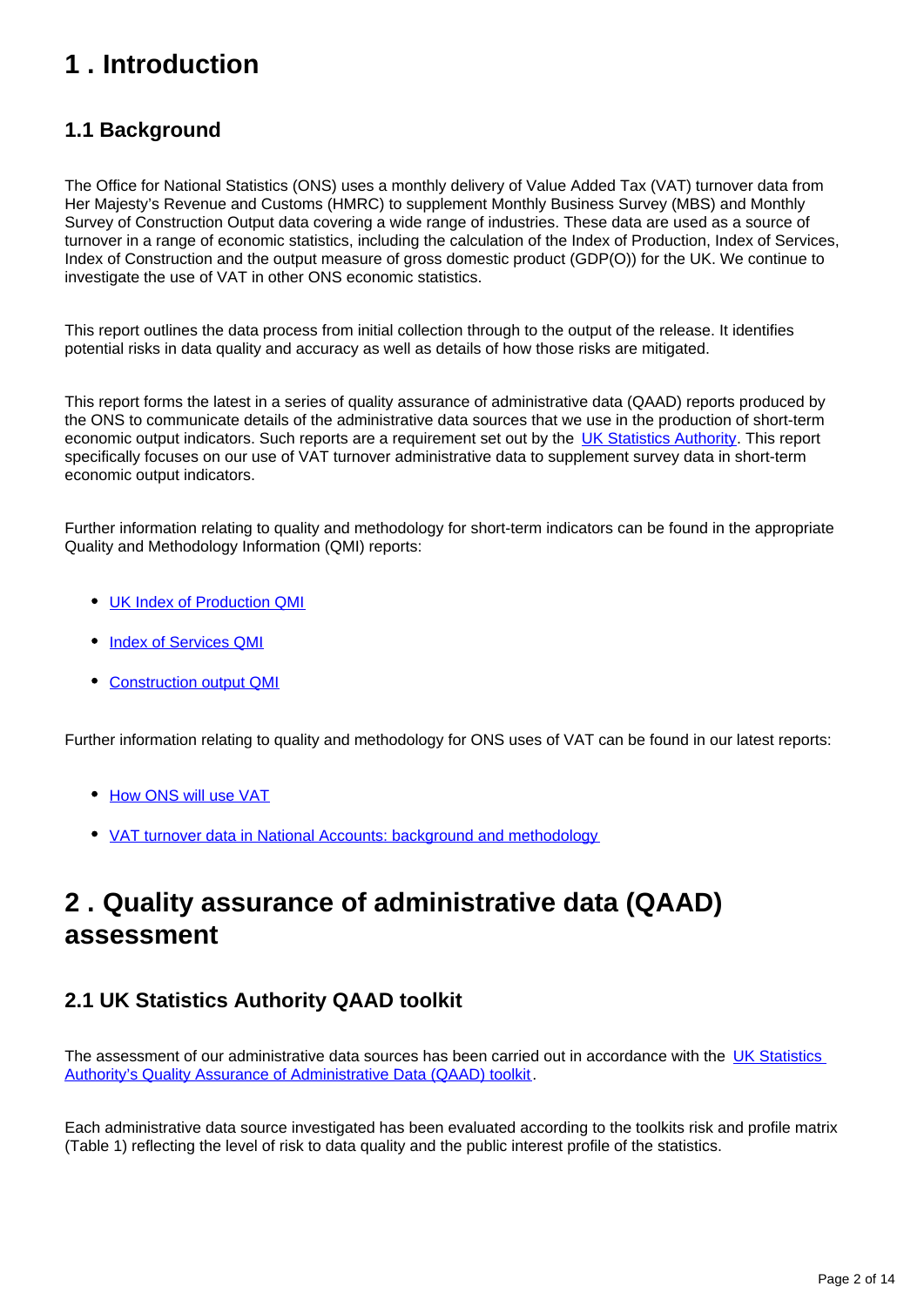| Level of risk of quality | <b>Public interest profile</b> |
|--------------------------|--------------------------------|
| concerns                 |                                |

|        | Lower                                                                | <b>Medium</b>                                                         | Higher                                                                |
|--------|----------------------------------------------------------------------|-----------------------------------------------------------------------|-----------------------------------------------------------------------|
| Low    | Statistics of lower quality<br>concern and lower public<br>interest  | Statistics of low quality<br>concern and medium<br>public interest    | Statistics of a low quality<br>concern and higher public<br>interest  |
|        | [A1]                                                                 | [A1/A2]                                                               | [A1/A2]                                                               |
| Medium | Statistics of medium<br>quality concern and lower<br>public interest | Statistics of medium<br>quality concern and<br>medium public interest | Statistics of medium quality<br>concern and higher public<br>interest |
|        | [A1/A2]                                                              | [A2]                                                                  | [A2/A3]                                                               |
| High   | Statistics of higher quality<br>concern and lower public<br>interest | Statistics of higher quality<br>concern and medium<br>public interest | Statistics of higher quality<br>concern and higher public<br>interest |
|        | [A1/A2/A3]                                                           | [A3]                                                                  | [A3]                                                                  |

Source: Office for National Statistics

The toolkit outlines four specific areas for assurance and the rest of this report will focus on these areas in turn. These are:

- operational context and administrative data collection
- communication with data supply partners
- quality assurance principles, standards and checks applied by data suppliers
- producer's quality assurance investigations and documentation

In the assurance of our data source, we have chosen to give a separate risk and profile matrix score (Table 1) for each of the four areas of assurance. This will allow us to focus our investigatory efforts on areas of particular risk or interest to our users (Table 2).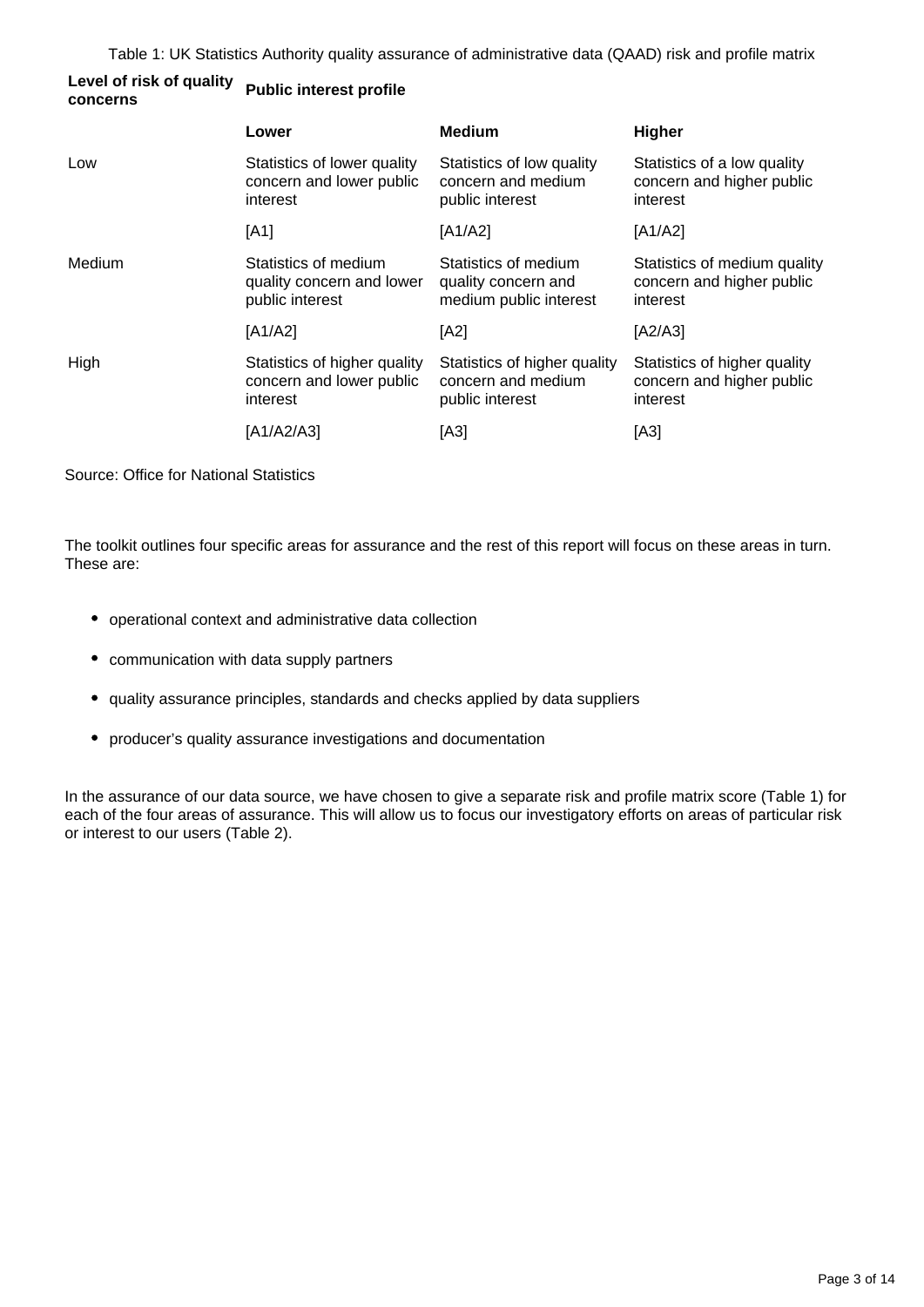## **2.2 Assessment and justification against the QAAD risk and profile matrix**

Table 2: QAAD risk and profile matrix assessment of Value Added Tax administrative data used to measure shortterm economic output

|                                                                        | Low  | <b>Medium</b> | High |
|------------------------------------------------------------------------|------|---------------|------|
|                                                                        | [A1] | [A2]          | [A3] |
| Operational context and<br>administrative data collection              |      |               | [A3] |
| Communication with data<br>supply partners                             |      |               | [A3] |
| Quality assurance principles, standards<br>and checks by data supplier |      |               | [A3] |
| Producers quality assurance investigations<br>and documentation        |      |               | [A3] |

Source: Office for National Statistics

The risk of quality concern and public interest profile has been set as "high" because of the contribution that Value Added Tax (VAT) data make to the Index of Production (12.5%), Index of Services (6.3%), Index of Construction (14.3%) and gross domestic product (14.4%). As such, a score of A3 is deemed appropriate for this data source.

All scoring was carried out by the Office for National Statistics based on the level of risk of the data and interest of our users. This has used a balanced approach to capture both the quality dimension and public interest in the use of detailed administrative data in producing economic statistics. The data used follows a complex collection process with a large number of businesses providing the data, which is then re-purposed for input into calculating economic statistics. Results for each area of assurance for VAT turnover are shown in Table 2. If you feel that this report does not adequately provide this level of assurance or you have any other feedback, please contact us via email at  $\frac{qdp@ons.qov.uk}{with}$  with your concerns.

## <span id="page-3-0"></span>**3 . Areas of quality assurance of administrative data (QAAD)**

### **3.1 Operational context and administrative data collection (QAAD matrix score A3)**

This relates to the need for statistical producers to gain an understanding of the environment and processes in which the administrative data are being complied and the factors that might increase the risks to the quality of the administrative data.

Her Majesty's Revenue and Customs (HMRC) is a non-ministerial department of the UK government that is responsible for the collection of taxes, including Value Added Tax (VAT). VAT was introduced in 1973 and is the third-largest source of government revenue. Businesses are required to register for VAT if their [annual VAT](https://www.bing.com/search?q=https%3A%2F%2Fwww.gov.uk%2Fvat-registration%2Fwhen-to-register&src=IE-SearchBox&FORM=IESR3N)  [taxable turnover is more than £85,000](https://www.bing.com/search?q=https%3A%2F%2Fwww.gov.uk%2Fvat-registration%2Fwhen-to-register&src=IE-SearchBox&FORM=IESR3N) (since April 2017). As such, VAT is expected to capture data from businesses above the turnover threshold. In practice, there can be some exceptions based on the timing of the required returns. Additionally, businesses below the threshold can register voluntarily. HMRC receive VAT turnover data through section 91 of the [VAT Act 1994](http://www.legislation.gov.uk/ukpga/1994/23/section/91).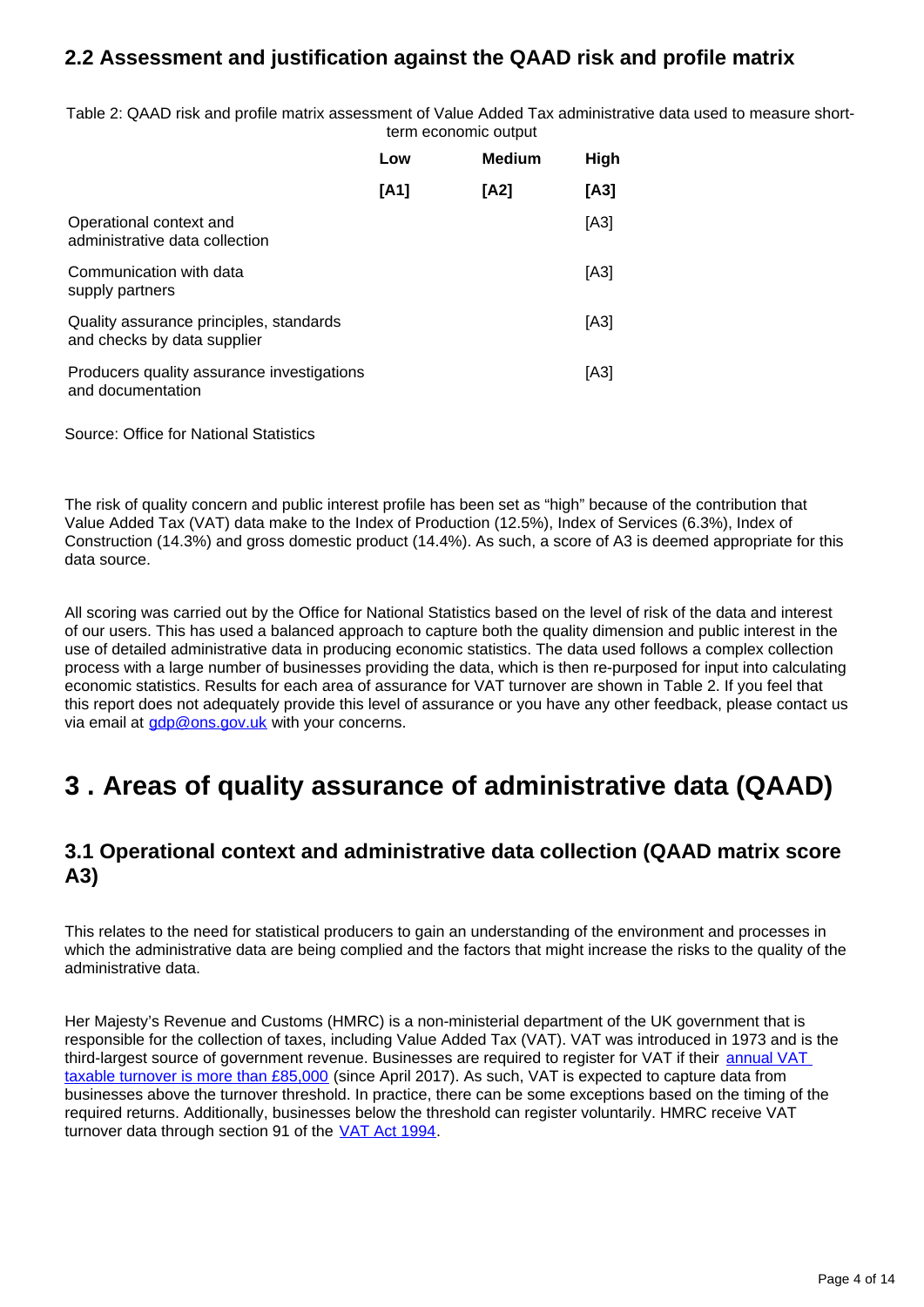#### **HMRC Data collection**

HMRC collect VAT returns using secure online digital forms, although some businesses that are unable to file online can request to submit VAT returns in other ways, for example, a paper filing. The ONS receives a file each month that contains VAT turnover data from all traders who have made a return to HMRC during the previous month.

VAT returns can be submitted for reference periods of either one month (approximately 10% of returns), three months (approximately 89% of returns) or a year (less than 1% of returns). Most businesses report VAT using a three-month reference period, starting from any month in the year. However, this is troublesome for short-term economic output indicators as we require a monthly output. These three-month VAT returns can refer to periods closing at the end March, June, September and December; January, April, July and October; or February, May, August and November. Of these three possible quarterly reporting patterns, the largest proportion, and in particular, large businesses (those with employment greater than or approximately equal to 150 for production, 250 for services or 100 for construction), report on the calendar end months March, June, September and **December** 

The ONS currently uses the monthly delivery of VAT data to improve the coverage of smaller and simpler, in terms of organisation complexity, businesses for selected industries. This delivery contains the raw uncleaned data as they appear on the VAT forms.

New methods have been developed by the ONS to use turnover data from the monthly delivery of VAT data to supplement data from 45,000 businesses that are selected as part of their Monthly Business Survey (MBS). Further explanation of the methods is given in Section 3.4. The increased number of returns from VAT means that more quarterly data are available at a granular level, for instance within some industries or size-bands. This will hopefully lead to a smaller MBS sample, which would reduce respondent burden.

#### **Online returns**

Businesses log into their online accounts to submit VAT returns. There are [legal conditions](https://www.bing.com/search?q=HMRC%20legal%20conditions&qs=n&form=QBRE&sp=-1&ghc=1&pq=hmrc%20legal%20conditions&sc=0-21&sk=&cvid=C12885BFE71648589BA48E2267D448AB) that apply to submitting the returns and many claimed benefits including:

- a confidential online account
- a safe and secure method of sending a return
- an on-screen acknowledgement that the return has been submitted
- an option to receive electronic reminders when your return is due
- automatic calculations to reduce errors when completing the return
- adjustments to VAT accounts to **[correct errors](https://www.bing.com/search?q=https%3A%2F%2Fwww.gov.uk%2Fvat-corrections&src=IE-SearchBox&FORM=IESR3N)** on past returns
- $\bullet$ digital VAT records stored up to six years

A VAT form consists of nine boxes, which are shown in Table 3. For the purposes covered by this QAAD, we use data returned in box 6.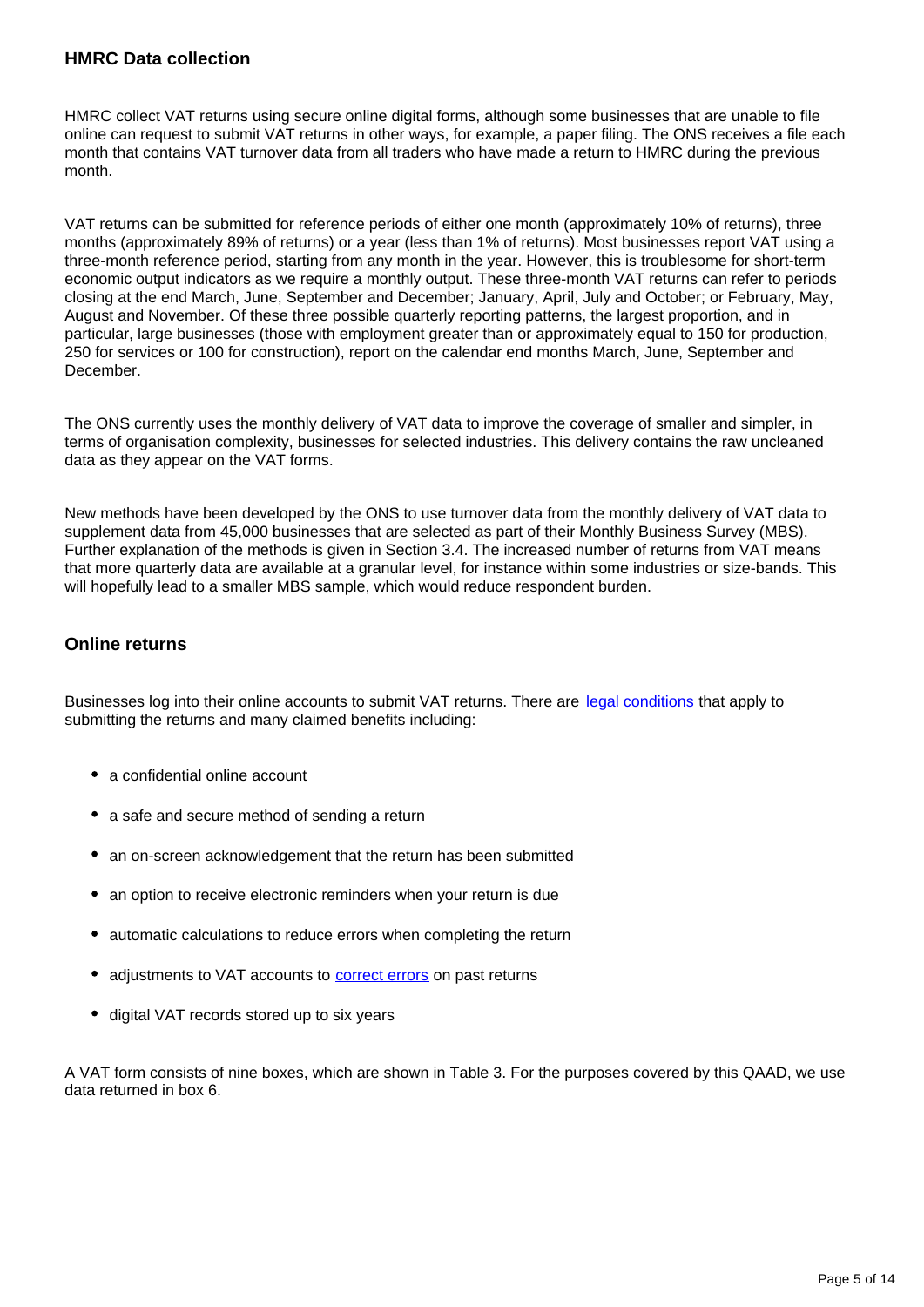#### Table 3: Question boxes on the Value Added Tax return

#### **Box Definition**

- Box 1 VAT that businesses are required to pay on goods and services supplied within the period (within the UK)
- Box 2 VAT that businesses are required to pay on acquisitions of goods from other EU members states
- Box 3 Total output tax that businesses are required to pay (sum of boxes 1 and 2)
- Box 4 Total input tax that businsses are entitled to claim for a period
- Box 5 Net tax (the difference between boxes 3 and 4)
- Box 6 Total outputs (sales) excluding VAT (including sales to other EU member states)
- Box 7 Total inputs (purchases) excluding VAT (including purchases from other EU member state)
- Box 8 Total value of all sales of goods to other EU member states
- Box 9 Total value of all purchases of goods from other EU member states

Source: Office for National Statistics

The dataset provided to the ONS by HMRC each month contains the variables in Table 4. We use these variables to transform VAT turnover data to a level that is comparable with ONS surveys. This process is described in more detail in Section 3.4.

| Table 4: Data provided to the Office for National Statistics by HM Revenue and Customs each month |                                                                                                         |  |
|---------------------------------------------------------------------------------------------------|---------------------------------------------------------------------------------------------------------|--|
| Variable                                                                                          | <b>Description</b>                                                                                      |  |
| VAT period                                                                                        | Last month to which VAT return relates to                                                               |  |
| VAT reference                                                                                     | Nine - digit unique identifier for each VAT trader                                                      |  |
| Record type                                                                                       | Determines what is being returned on the VAT return                                                     |  |
| Stagger                                                                                           | Number between 0 and 15 detailing the month (s) in which HMRC expect returns for<br>given VAT reference |  |
| <b>VAT SIC</b>                                                                                    | UK SIC 2007 that has been assigned to the unit by HMRC                                                  |  |
| Turnover                                                                                          | Total value (excluding VAT) of goods and services supplied in the period                                |  |
| Expenditure                                                                                       | Total value (excluding VAT) of goods and services purchased in the period                               |  |
| Receipt of date                                                                                   | Date on which return was received by HMRC                                                               |  |

Source: Office for National Statistics

#### **Inter-Departmental Business Register data collection**

The Inter-Departmental Business Register (IDBR) provides the main sampling frame for surveys of businesses carried out by the ONS and other government departments. The IDBR covers 2.7 million businesses in all sectors of the UK economy. The two main sources of input data are from the VAT and Pay As You Earn (PAYE) systems, as supplied by HMRC. All data on the IDBR are treated as Official Sensitive and are protected by the [Code of](https://www.statisticsauthority.gov.uk/code-of-practice/)  [Practice for Statistics](https://www.statisticsauthority.gov.uk/code-of-practice/).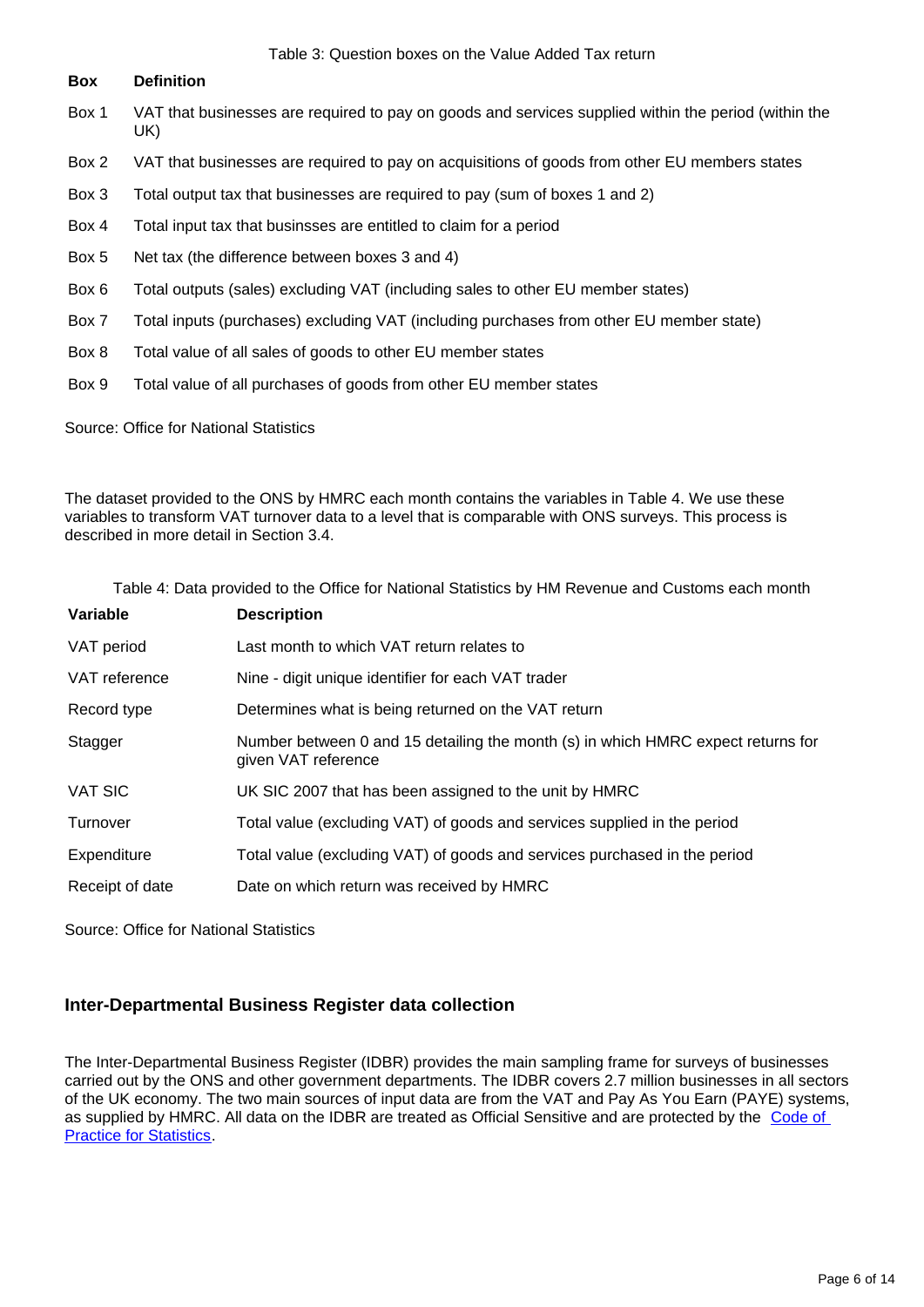HMRC send the monthly file of VAT data on the first working day of each month. The file is transferred electronically via secure email to the ONS. The datasets that are received contain the raw (not cleaned) VAT turnover data as they appear on the VAT return forms. The VAT files are used to update and maintain the IDBR sample frame.

#### **Strengths**

- VAT turnover is received by law through section 91 of the VAT act 1994.
- Digital data collection and VAT records are stored for up to six years.
- It is a safe and secure method for returns.
- The timeliness of quarterly returns, particularly for the larger companies.
- Businesses can correct errors on their VAT returns.
- There are monthly deliveries of data to the ONS.
- The number of records is greater than the Monthly Business Survey (MBS) sample-size for smaller businesses, potentially leading to more precise and timely statistics, whilst reducing the reporting burden on businesses.

#### **Weaknesses**

- Business below the £85,000 threshold can register voluntarily.
- The data are raw uncleaned data as they appear on VAT return forms sent to the IDBR.

### **3.2 Communication with data supply partners (QAAD matrix score A3)**

This relates to the need to maintain effective relationships with suppliers (through written agreements such as service level agreements or memoranda of understanding), which include change management processes and the consideration of statistical needs when changes are being made to relevant administrative systems.

#### **HMRC communication with registered VAT businesses in the UK**

HMRC provide a multi-channelled approach for VAT account holders to provide and update their VAT returns, including how to correct any previous errors or make adjustments. General details about how to fill in and submit [a VAT return](https://www.gov.uk/guidance/how-to-fill-in-and-submit-your-vat-return-vat-notice-70012) are available.

#### **ONS communication with HMRC**

The process of data transfer between the ONS and HMRC is via a monthly and a quarterly file containing the latest data. A memorandum of understanding between HMRC and the IDBR has been drawn up in line with the principles and protocols of the Code of Practice for Statistics. The purpose of the agreement is to provide input data that allow ONS to update and maintain our business sampling frame, and for use in the production of economic statistics and national accounts. Either party is free to propose amendments to the memorandum of understanding at any time, and it is subject to a full review annually.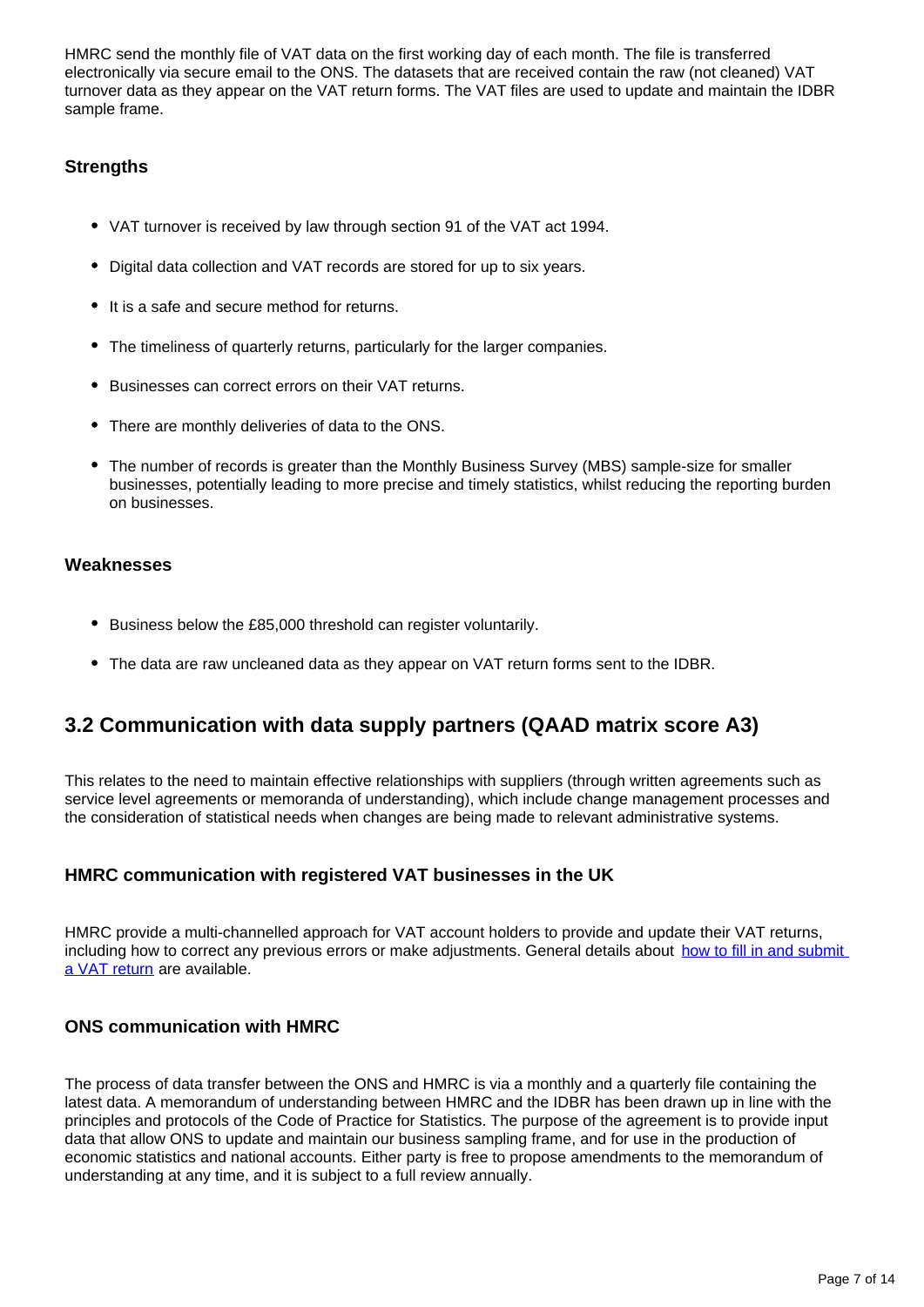Arrangements are in place that allow the ONS to query HMRC about data issues. HMRC offer a single point of contact for further investigation. Further contact arrangements are in place through email and phone, allowing HMRC and the ONS plenty of opportunities to communicate specific changes and issues.

#### **Internal ONS communication**

The ONS National Accounts and Economic Statistics (NAES) team receives data from the ONS IDBR team, who are the initial recipients of VAT data within the ONS. The areas work closely together, including liaising with the ONS Data as a Service team as a central point of contact. The economic output areas have a long history of relationship building with their main stakeholders and users of the data. This is achieved by face-to-face meetings, email and phone calls.

#### **Strengths**

- There is multi-channel communication between HMRC and VAT account holders.
- A memorandum of understanding between HMRC and the ONS has been drawn up in line with the principles and protocols of the Code of Practice for Statistics.
- There is a strong history of relationship building between HMRC, the IDBR and NAES.

### **3.3 Quality assurance principles, standards and checks by data supplier (QAAD matrix score A3)**

This relates to the validation checks and procedures undertaken by the data supplier, any process of audit of the operational system and any steps taken to determine the accuracy of the administrative data.

#### **HMRC quality assurance checks on the quarterly VAT file**

HMRC carry out their own quality assurance checks on the VAT data on a regular basis. These are included within quarterly VAT file sent to the ONS in addition to the monthly files. However, this quarterly supply is too slow a supply for short-term indicators and the monthly file delivery is used instead. HMRC currently have no plans to quality assure the data received through this pathway.

For the quarterly delivery, a dedicated HMRC team is in place to handle the correction notices submitted by businesses. Each notification is subject to checks to protect the revenue and the interests of taxpayers generally. The HMRC team will contact businesses to clarify the details of the notices before they process them. In some cases, a visit may be necessary. HMRC officers take all steps to deal with any queries as swiftly as possible.

To overcome the above quality assurance issue with the monthly file, we carry out our own quality assurance checks using a new statistical platform and statistical methods developed by validation experts within ONS. These statistical methods build on the cleaning methods developed to clean and validate data from 45,000 businesses selected as part of their MBS (for further information see Section 3.4).

#### **Strengths**

• The ONS has developed new methods to clean and validate VAT monthly turnover data.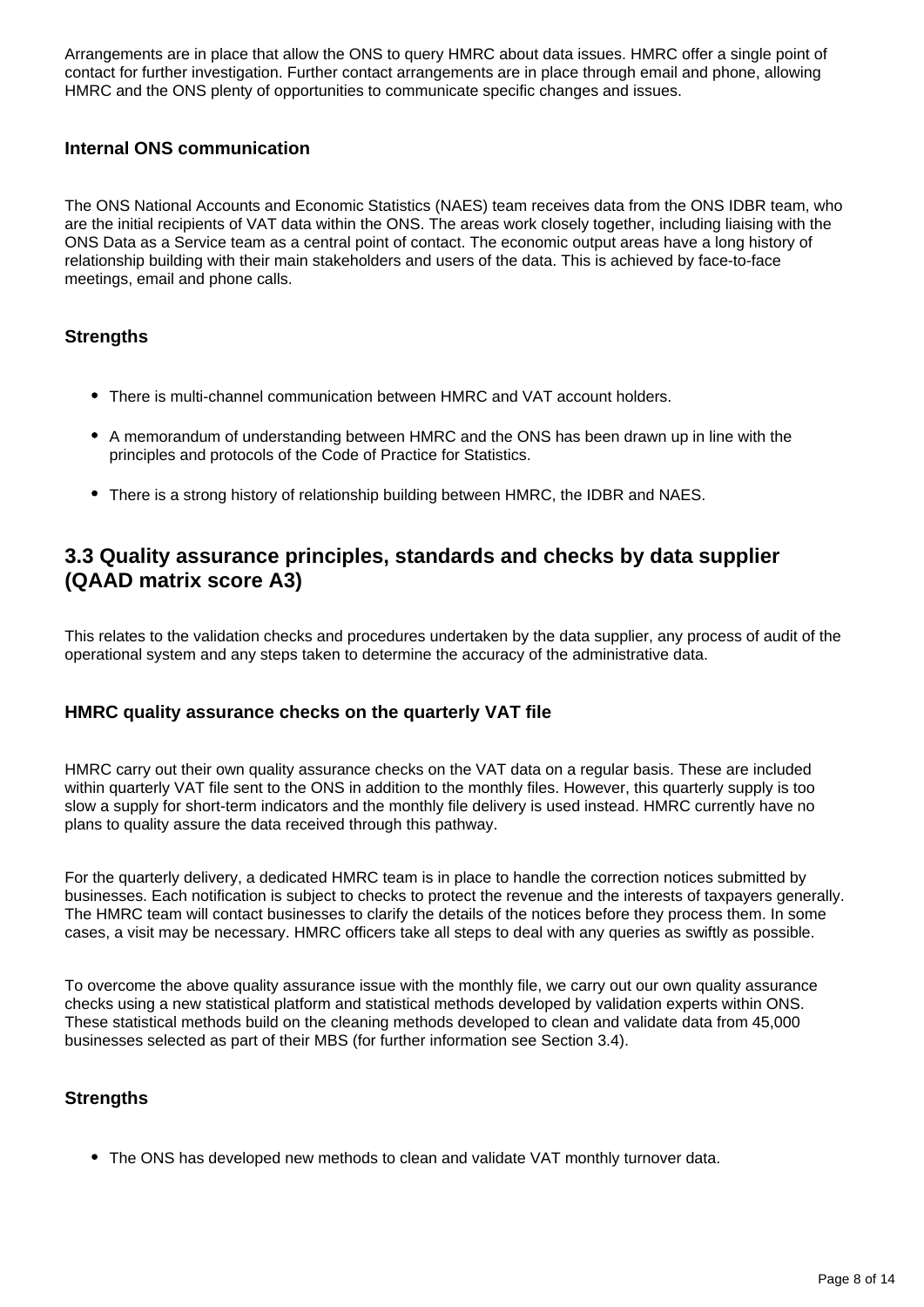#### **Weaknesses**

- VAT turnover records held on HMRC systems will have been checked for completeness and accuracy, however, these checks are not sufficiently timely for the monthly delivery of VAT data that is used for the output discussed here.
- Limited knowledge and understanding of HMRC quality assurance with the quarterly VAT returns.
- The data delivered to the IDBR are raw and uncleaned and no further checks are applied.
- No quality assurance checks on the monthly file by HMRC for NAES purposes.

### **3.4 Producers quality assurance investigations and documentation (QAAD matrix score A3)**

This relates to the quality assurance conducted by the statistical producer, including corroboration against other data sources.

When the ONS began using VAT data in the calculation of the output measure of gross domestic product (GDP) (O)) in December 2017, turnover data were used from 630,000 businesses. This represented a significant advance in the transformation of UK National Accounts and short-term economic output indicators. In June 2017, VAT turnover data usage was increased to 750,000 businesses.

Following an internal review of our methodology and consultation with stakeholders, academic associates and international experts, the ONS agreed to combine output estimates from the MBS and Monthly Survey of Construction Output and the newly developed VAT turnover processing pipeline. The MBS will continue to be used for larger businesses, which also provides the ONS with the opportunity to gather business intelligence as part of the survey.

The NAES team within ONS receive raw (not clean) VAT turnover data from the monthly delivery of VAT data, from the IDBR team, with sufficient time being allowed to investigate and analyse the data in time for publication within the preliminary estimate of GDP(O).

New methods have been developed that allow ONS to use VAT turnover to supplement data from 45,000 businesses selected as part of the MBS. The processes applied to the VAT data are applicable to the data used within ONS for the purposes of producing economic statistics.

### **New statistical processing platform**

To process VAT data, a new statistical processing pipeline was developed, containing new methodologies. This pipeline transforms the monthly delivery of VAT data into a structure that is consistent with MBS. ONS are clear that the new VAT processing system is in the early stages of its development, and further investment is required to maximise the opportunities offered by the dataset.

We detail the different stages of processing the data in this section.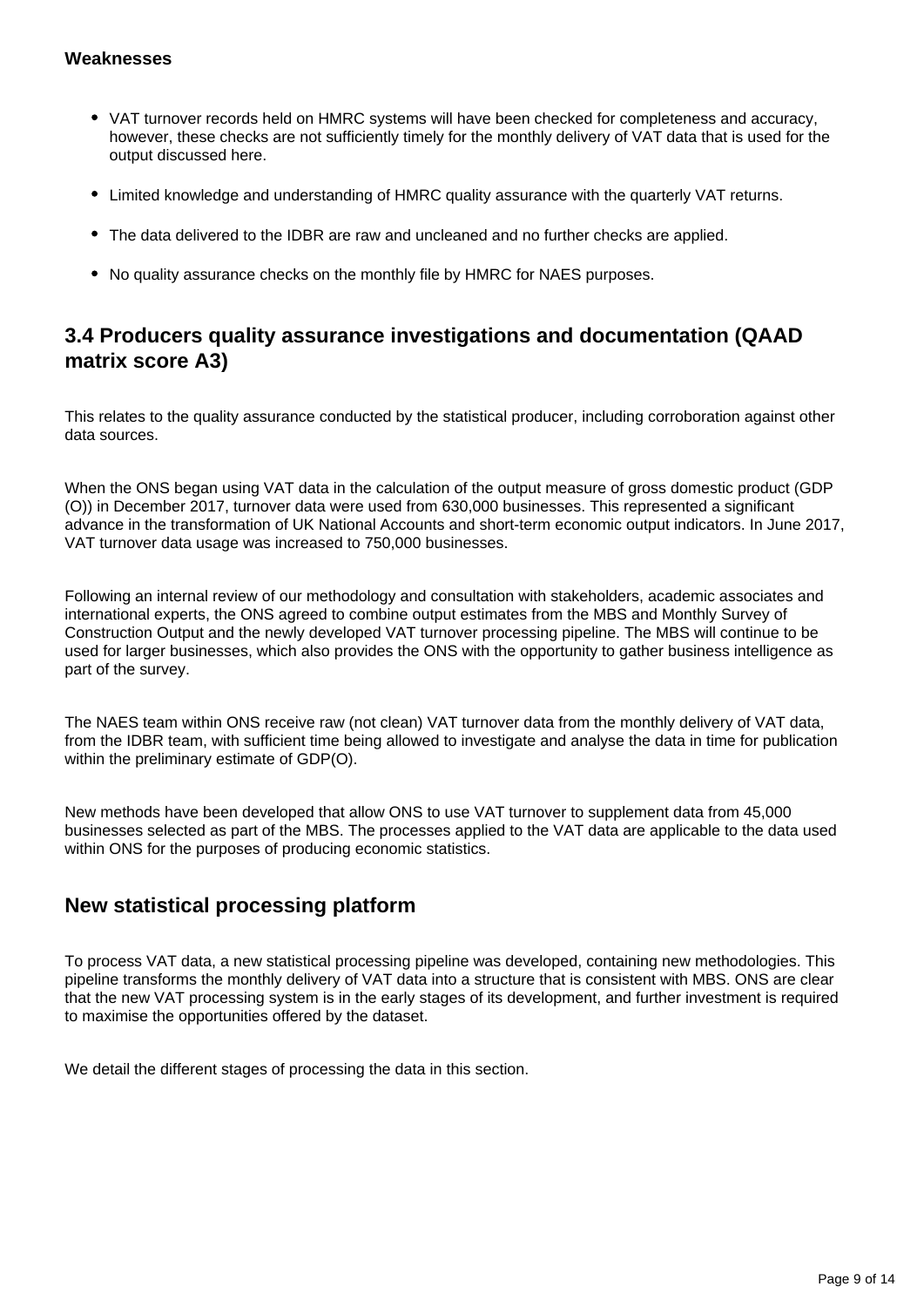#### **Content editing**

This cleaning of VAT data provides a processing challenge, in that the ONS cannot follow the same methods used for MBS data and contact the business to confirm their return. There is a trade-off between the greater coverage of the dataset and the infeasibility of the ONS being able to speak to businesses to gain anecdotal evidence and confirm erroneous data. As such, we have developed the following cleaning rules, and those described later in this section.

#### **Thousand pounds rule**

Businesses should submit turnover values on their VAT return to HMRC in Great British pounds; however, it is possible for businesses to make clerical errors when submitting their VAT return by submitting in thousands of pounds. We use automatic methods to help identify these errors by dividing the current turnover value on their VAT return by the previous turnover value on their VAT return and calculating a ratio between the two. If the ratio is between 0.00065 and 0.00135, the turnover value for the current month fails the thousand pounds rule and is corrected by multiplying the value by 1,000. This rule is the same as that adopted by ONS business surveys in adjusting for thousand-pound errors on business surveys.

#### **Quarterly pattern rule**

This rule identifies quarterly reporters not following a "true" quarterly pattern. There are three variations of this rule:

- a business reports the same turnover value in any three consecutive quarters followed by a different value in the fourth quarter  $(x, x, x, y)$
- a business reports the same turnover value in any four consecutive quarters  $(x, x, x, x)$
- a business reports a turnover value of zero in any three quarters followed by a positive value in the fourth quarter (0,0,0,x)

We change any turnover that follows one of these suspicious quarterly patterns by redistributing the turnover for that year in such that it follows the same seasonal pattern as other records from the same industry. The median turnover for businesses returning for the same quarter in the same industry are used for this correction.

#### **Matching and linking**

VAT data are matched against a contemporaneous IDBR snapshot each month using a unique identifier – the VAT registration number of each business. This process enriches the source data with features from the IDBR that can be used in later processing of VAT data. Matching rates are over 99% of the VAT units in the VAT data each month.

#### **Apportionment**

VAT returns can often be matched to multiple reporting IDBR Reporting Units. To apportion the VAT return to reporting units, frozen employment is used as an auxiliary variable and assumes a linear relationship between VAT turnover and employment.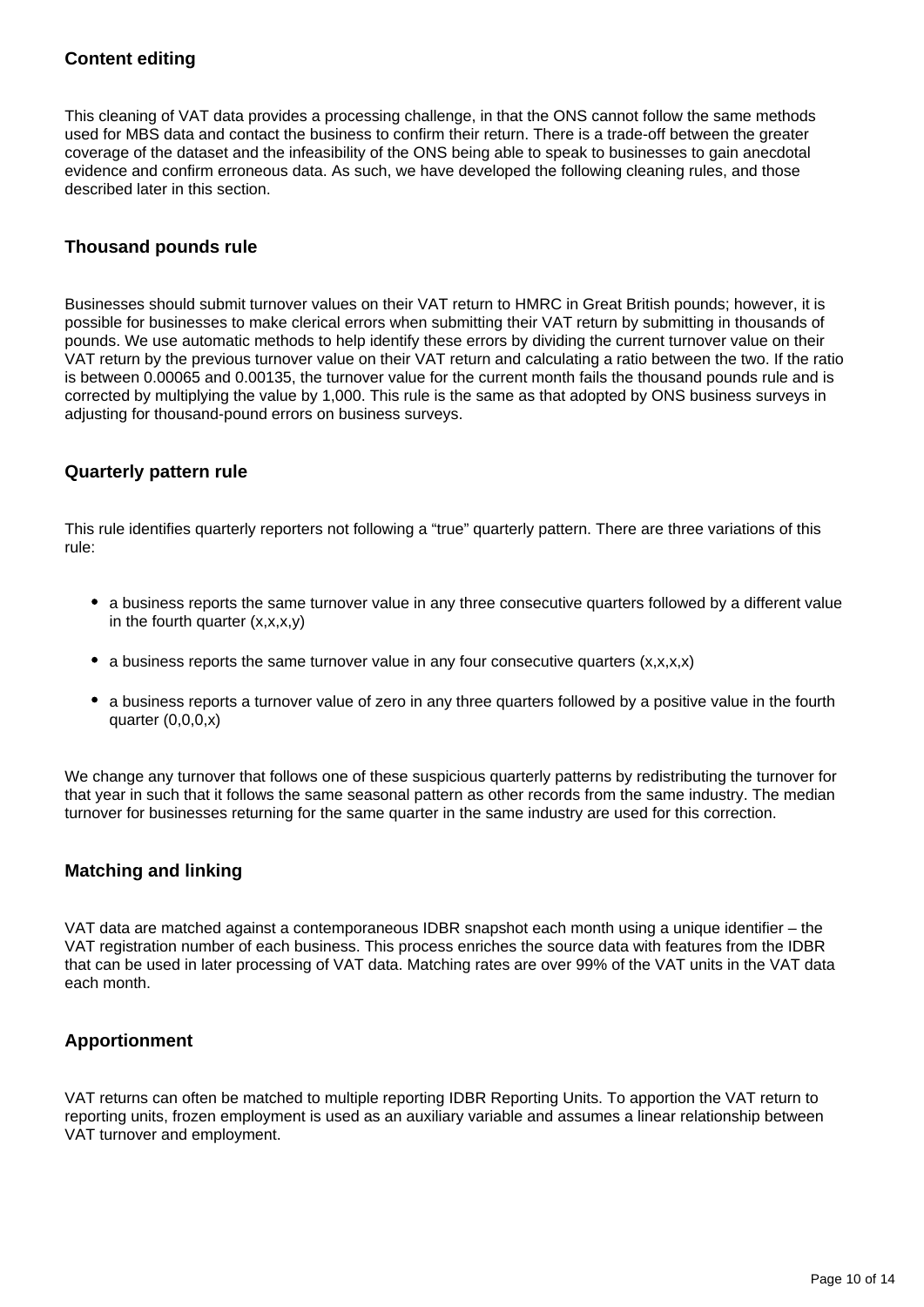#### **Calendarisation**

Seasonal and trading days are used to calendarise the data. This method proportionally allocates quarterly and annual returns to months. The proportions are specific to each cell (aggregation of industry and employment sizeband), and are derived from seasonal and trading day components estimated from cell-level MBS time series. VAT returns adopt a standard period through this approach, enabling a subsequent monthly estimation process.

The new statistical platform has transformed the dataset from an administrative dataset collected by HMRC, to a dataset that can now be directly compared with the ONS short-term turnover survey.

#### **Estimation**

Ratio estimation using the IDBR frozen turnover variable is the estimation method selected for those cells that do not have a 100% response rate. This estimation method is already used within current ONS surveys by:

- calculating the amount of real turnover that has arrived in each cell, relative to the proportion of IDBR frozen turnover for those businesses that have provided a return in the cell
- the ratio is multiplied by turnover value for the cell to provide an estimate for real turnover missing from the cell for the target period

The estimation is assessed by applying the method as if it were a set point in the past and comparing the calculated estimate with the known "truth" when looking at the data in the present day.

#### **Cleaning and suspicious turnover checks conducted by the NAES team within ONS**

After the data are processed using the new statistical platform, we use JDemetra+ software to seasonally adjust cell-level aggregates to identify outliers within the indices of production, services and construction. We compare VAT cell-level time series aggregates to the equivalent survey cells time series, and make a judgement call about which VAT time series need further cleaning.

We then run manual checks to identify anomalous reporters within industries. Using an internal database containing business correspondence and MBS data, we are able to make informed decisions in identifying businesses that have mistakenly included extra digits in their returns. We have made on average 50 manual adjustments to the data each month. This is minimal compared with the VAT selection, which is matched to 750,000 businesses.

We record an audit trail from when the data come in, and have regularly updated desk instructions in place that clearly explain the process. Finally, the final output is quality assured and signed off by two senior managers within the team.

#### **Cleaning and suspicious turnover checks conducted by the VAT team within ONS**

Outputs from ONS processing of VAT turnover are used to produce value and volume estimates of output in different sectors of the economy. The data are delivered from the VAT team in NAES via the microdata processing system to the time series processing system. This incorporates the statistical processes of deflation and seasonal adjustment.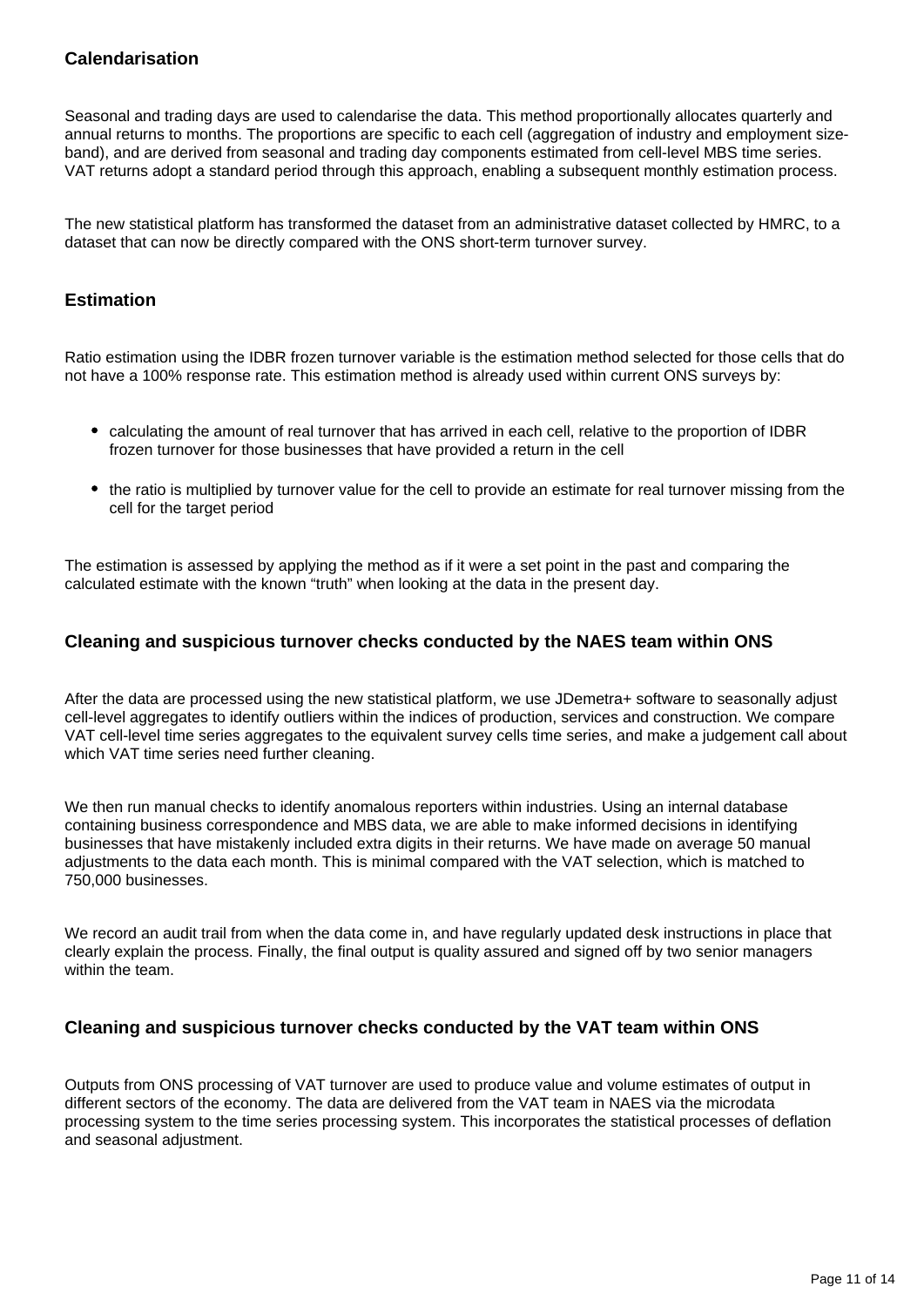Once the data have been processed through the internal systems, the aggregate output is checked manually for growth rates and outliers, comparing with long-term and seasonal trends in previous years of VAT and survey data. This helps the team to gain a deeper understanding of the industries. They are also able to gain further anecdotal evidence of changes from the VAT team if needed.

The VAT team have clear desk instructions in place; they are regularly reviewed and updated. In addition to this, the final output is quality assured and signed off by two senior managers within the team.

#### **Revisions Policy**

The revisions policy for short-term economic output indicators has been revised to minimise the frequency of revisions and ensure consistency with the accounts, as set out in the [National Accounts Revisions Policy](https://www.ons.gov.uk/methodology/methodologytopicsandstatisticalconcepts/revisions/revisionspoliciesforeconomicstatistics/nationalaccountsrevisionspolicyupdateddecember2017). This ensures that the time series published for the production and construction industries will not receive two revisions in the same month, one being from the latest survey data and the second from the VAT turnover supplemented data used in the quarterly national accounts.

User engagement is continual, and the feedback tends to relate to the overall impact of the statistics rather than to the VAT data source used. To date, no specific feedback on the use of VAT has been provided.

#### **VAT for regional economic indicator statistics**

As outlined in the Bean Review, there is also a need to produce more timely regional economic statistics and to make more use of administrative data sources in their compilation.

VAT turnover data will be used in an upcoming release of new experimental economic output statistics for the nine English regions, that is, Nomenclature of Territorial Units for Statistics (NUTS) level 1. The current aim is for VAT data to take precedence over Monthly Business Survey data. Work is being done to see how feasible this is for the cells where VAT turnover is not currently used in the National Accounts, with the intention of using VAT data from Quarter 1 (Jan to Mar) 2012 onwards.

The process of regionalising VAT turnover data follows on from the methods outlined in earlier in this section. This involves apportioning reporting unit-level VAT turnover to the geographical locations of economic activity (known as local units on the IDBR) that are covered by the reporting unit.

Here, local unit (LU) employment is used to apportion the turnover. The LU-level VAT turnover can then be aggregated by LU industry classification and LU region. From this, quarterly output indicator statistics can be produced for each English region.

The same local unit VAT turnover data are also used in the UK Regional Accounts measure of balanced gross value added (GVA(B)). Here, the extensive coverage of businesses allows the mapping of detailed industries down to lower-level geographic areas, corresponding to NUTS level 3 and UK local authority and council areas. VAT turnover data are used for all industries except the public services (public administration, education and health), households as employers, and imputed rental of owner-occupiers. The VAT data are used to map all years from 2011, with earlier years being modelled from these time series. The local authority-level estimates are used as building blocks to produce additional aggregates, providing estimates for combined authorities, city regions, local enterprise partnerships, growth deal areas and other emerging areas of economic interest.

#### **Strengths**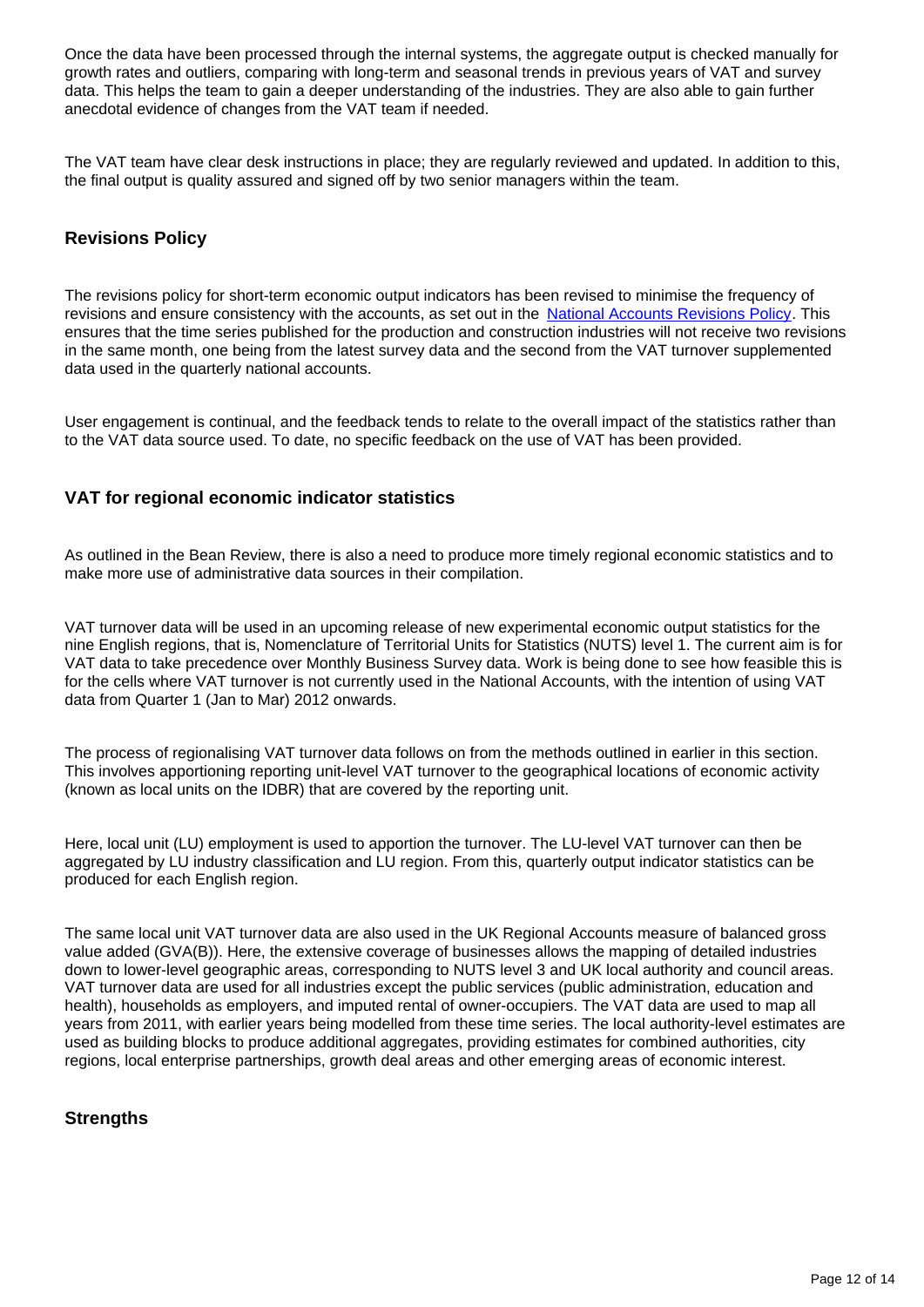- New methodologies to process VAT data have transformed the dataset from an administrative dataset collected by HMRC to a dataset that can be directly compared with the ONS short-term economic output surveys.
- Further checks are carried out by the ONS to ensure accuracy.
- The ONS checks previous VAT returns.
- A revisions policy is in place ensuring consistency with the UK National Accounts.
- There are clear and updated desk instructions.
- Final outputs are quality assured by two senior managers.
- There is continuous user engagement.

#### **Weaknesses**

Manual adjustments to the data can be made based on topic and conceptual expertise; however, the number of adjustments is minimal and the data would be unusable without these adjustments.

#### **Next steps**

We will further develop our knowledge of the VAT dataset and investigate improvements to the current methodology.

## <span id="page-12-0"></span>**4 . Summary**

The Office for National Statistics (ONS) considers the main strengths of the monthly delivery of Value Added Tax (VAT) data for use in short-term economic output indicators to be:

- VAT turnover is received by law through section 91 of the VAT act 1994
- there are monthly deliveries of data to the ONS
- Her Majesty's Revenue and Customs (HMRC) deliver data to the ONS through a secure online platform
- HMRC use digital communication with their customers
- a memorandum of understanding between HMRC and the ONS has been drawn up in line with the principles and protocols of the Code of Practice for Statistics
- there is a strong history of relationship building between HMRC and various ONS teams involved in the process
- the ONS have developed a new pipeline with new methodologies to process monthly deliveries of VAT turnover data, to produce an output dataset that can be directly compared with ONS short-term surveys
- the ONS carries out further cleaning checks to ensure quality
- there is a revisions policy in place ensuring consistencies with UK National Accounts